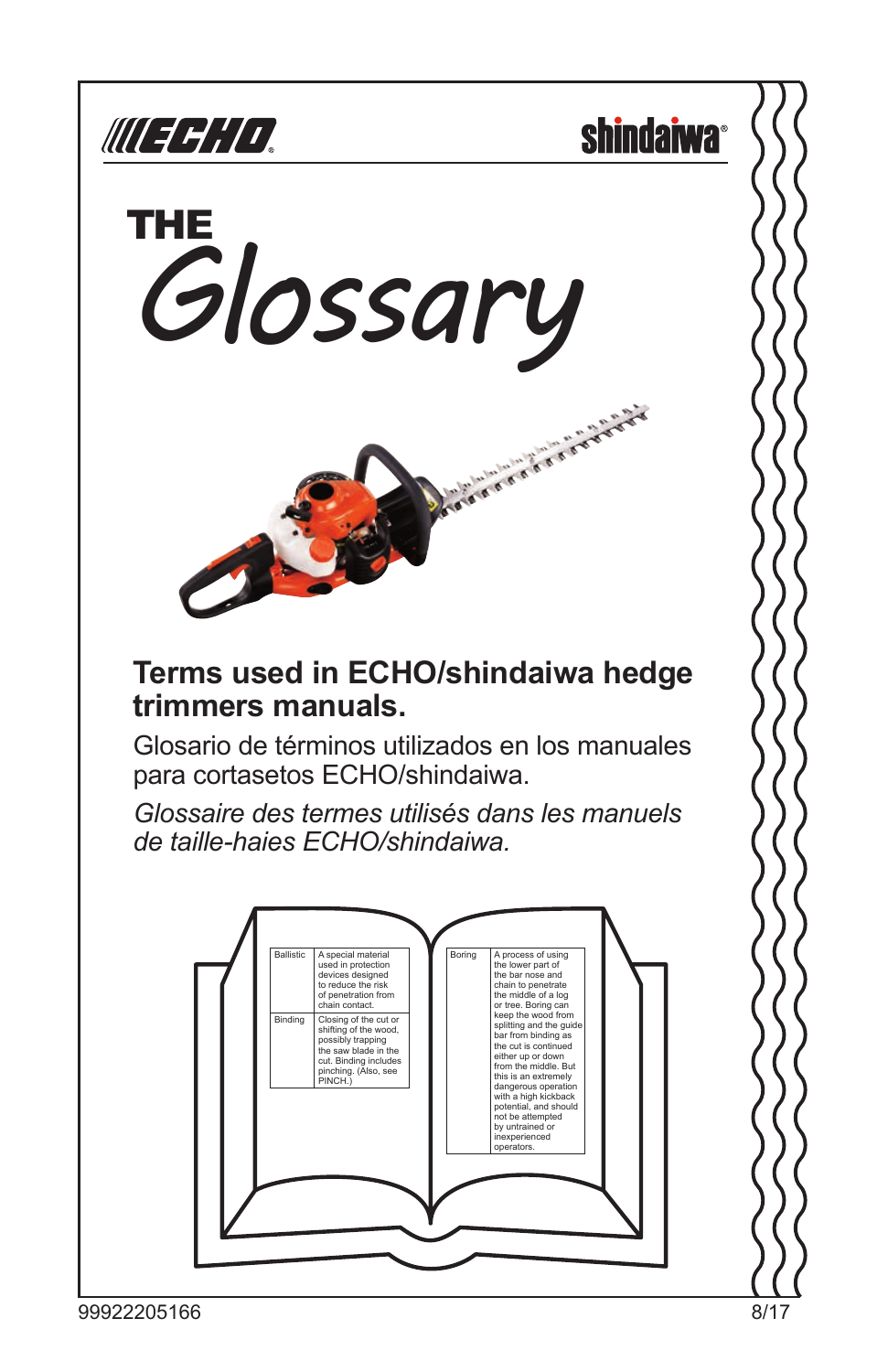# **GLOSSARY - Hedge Trimmers**

| <b>Term</b>                             | <b>Definition</b>                                                                                                                                                                                  |
|-----------------------------------------|----------------------------------------------------------------------------------------------------------------------------------------------------------------------------------------------------|
| Air Filter                              | Filters air used by the engine for combustion. Keeps<br>dirt and dust out of the engine to help extend engine<br>life.                                                                             |
| <b>ANSI Z87.1</b>                       | American National Standards Institute safety standard<br>for safety glasses. Safety glasses and goggles that<br>meet the requirements of this standard are marked<br>with this number.             |
| Anti-vibration<br>Svstem                | A design that minimizes the vibration created during<br>operation. Reduced vibration helps reduce operator<br>fatigue and risk of injury.                                                          |
| <b>Blade Cover</b>                      | Protective plastic cover used to prevent accidental<br>contact with blades. Used when carrying, transporting,<br>or storing hedge trimmers.                                                        |
| <b>Blade Guard</b>                      | Device used to prevent entry of improper or oversize<br>material into blade teeth.                                                                                                                 |
| <b>Blade Pitch</b>                      | The distance between blade teeth.                                                                                                                                                                  |
| Blades                                  | Toothed cutting devices that are used to cut shrubs,<br>bushes, and other vegetation.                                                                                                              |
| Carburetor                              | Mixes fuel and air together so combustion can take<br>place in engine.                                                                                                                             |
| Catalytic Muffler                       | Reduces noise and emissions.                                                                                                                                                                       |
| <b>Choke Control</b><br>Lever           | Controls choke open/closed settings. Used for starting/<br>running engine. Also used for emergency stops.                                                                                          |
| Clutch                                  | Device that transmits rotary motion of crankshaft to the<br>gear case assembly.                                                                                                                    |
| Clutch Engagement<br>Speed              | The engine speed or R.P.M. at which the clutch<br>engages and transmits power to the gear case.                                                                                                    |
| Double<br>Reciprocating<br><b>Blade</b> | A hedge trimmer with two blades that move over one<br>another in a back and forth motion.                                                                                                          |
| Double-sided blade                      | Hedge trimmer blade that has cutting teeth on both<br>sides of blade assembly. Allows cutting action in two<br>directions.                                                                         |
| <b>Emergency Stop</b><br>Procedure      | Procedure used to stall engine if Stop switch<br>malfunctions and unit does not stop when switch is<br>moved to stop position. Move choke lever to Cold Start<br>(Choke) position to stall engine. |
| Face Mask                               | Protective device worn over mouth and nose. Protects<br>against breathing sawdust or other small particles.                                                                                        |
| <b>Face Shield</b>                      | Protective device worn over safety glasses or safety<br>goggles to provide face protection from flying debris.                                                                                     |
| <b>Foot Protection</b>                  | Heavy-duty footwear that protects the feet from injury.                                                                                                                                            |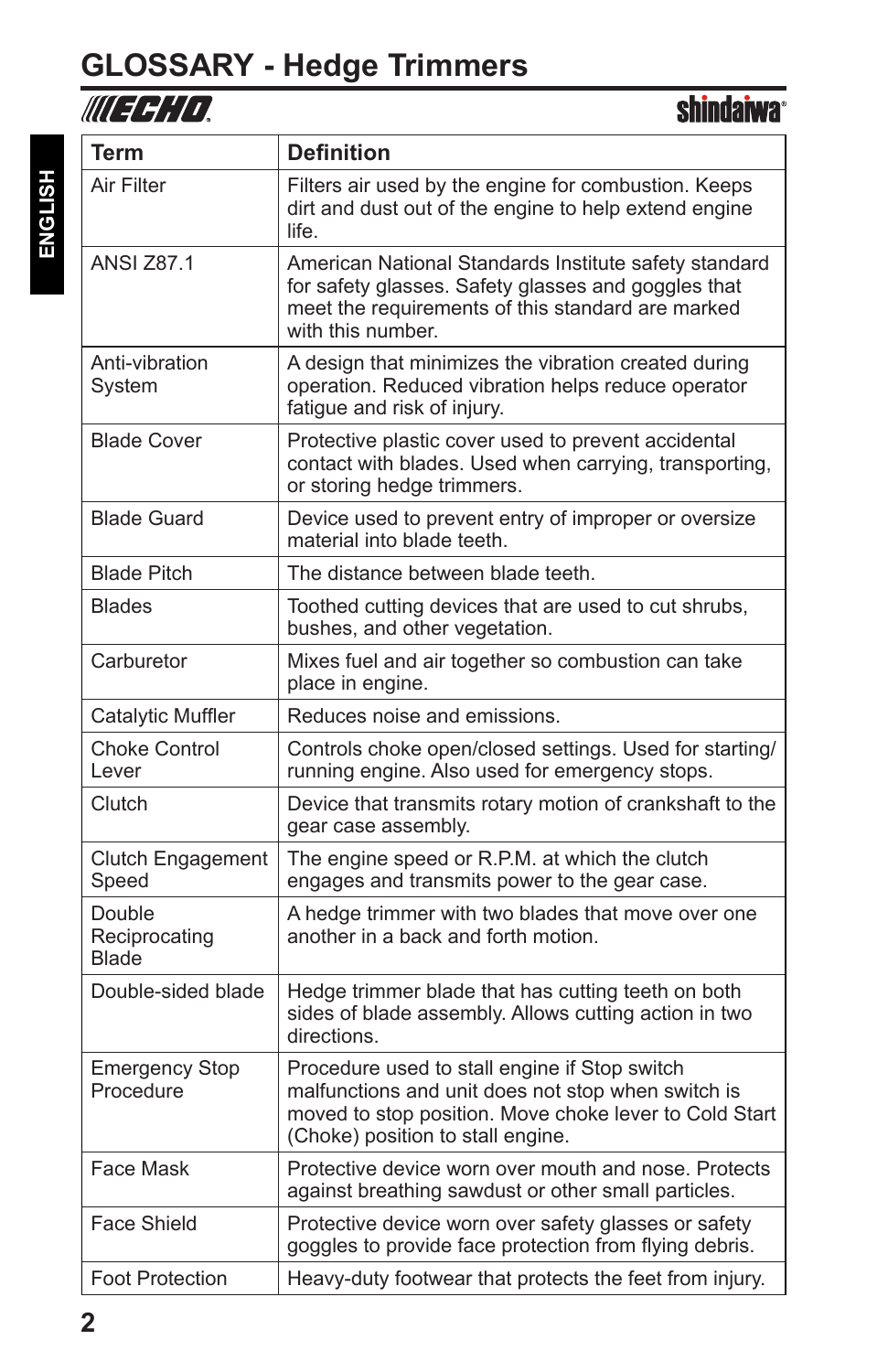| WUEFHIO                              | <b>shindaiwa</b>                                                                                                                                                    |
|--------------------------------------|---------------------------------------------------------------------------------------------------------------------------------------------------------------------|
| <b>Front Handle</b>                  | Provides secure support of unit for proper balance and<br>control. Helps reduce operator fatigue.                                                                   |
| <b>Fuel Filter</b>                   | Filter element located on end of fuel line. Filters fuel<br>mix before it enters carburetor.                                                                        |
| <b>Fuel Tank</b>                     | Contains fuel mix used for engine operation.                                                                                                                        |
| Gear Case                            | Provides reciprocating motion to hedge trimmer<br>blades.                                                                                                           |
| GFCI                                 | Ground Fault Circuit Interrupter - An electrical circuit<br>breaker that provides protection from shocks.                                                           |
| <b>Hand Guard</b>                    | Protective device that prevents hands from contacting<br>blades.                                                                                                    |
| <b>Head Protection</b>               | Helmet-like device that protects the head from falling<br>materials.                                                                                                |
| <b>Hearing Protection</b><br>Devices | Protective devices such as ear plugs or ear muffs<br>that protect hearing by reducing exposure to harmful<br>noises.                                                |
| <b>Idle Speed</b>                    | The normal running speed of the engine when the<br>throttle trigger is not depressed.                                                                               |
| Jamming                              | Stopping of blades caused by a restriction. May result<br>from an obstruction, cutting branches that are too<br>thick, or feeding blades into material too quickly. |
| Lockout Switch                       | Prevents operation unless handle is properly held by<br>operator. Helps keep hands away from blades.                                                                |
| <b>Maximum Diameter</b><br>Cut       | The largest diameter material that can be cut by the<br>hedge trimmer blades.                                                                                       |
| <b>Muffler Housing</b>               | Provides protective barrier around muffler. Helps<br>prevent accidental contact with muffler when unit is<br>hot.                                                   |
| Power Head                           | Engine assembly - includes engine, clutch, fuel<br>system, ignition system, air filter, and recoil starter.                                                         |
| Protective Clothing                  | Clothing that provides protection from work place<br>hazards that can cause cuts, scratches, or contact<br>injuries.                                                |
| Purge Bulb                           | Draws fuel mix from gas tank to carburetor. Helps<br>engine to start by purging air from fuel line.                                                                 |
| Rear Handle                          | Houses Stop Switch, Throttle Trigger, and Throttle<br>Trigger lockout lever. Gripped by operator to help<br>support unit, control engine speed, and shut unit off.  |
| <b>Recoil Starter</b>                | Starts engine by turning crankshaft and moving piston<br>up and down.                                                                                               |
| <b>Recoil Starter</b><br>Handle      | Molded rubber handle attached to starter cord. Used<br>to start engine.                                                                                             |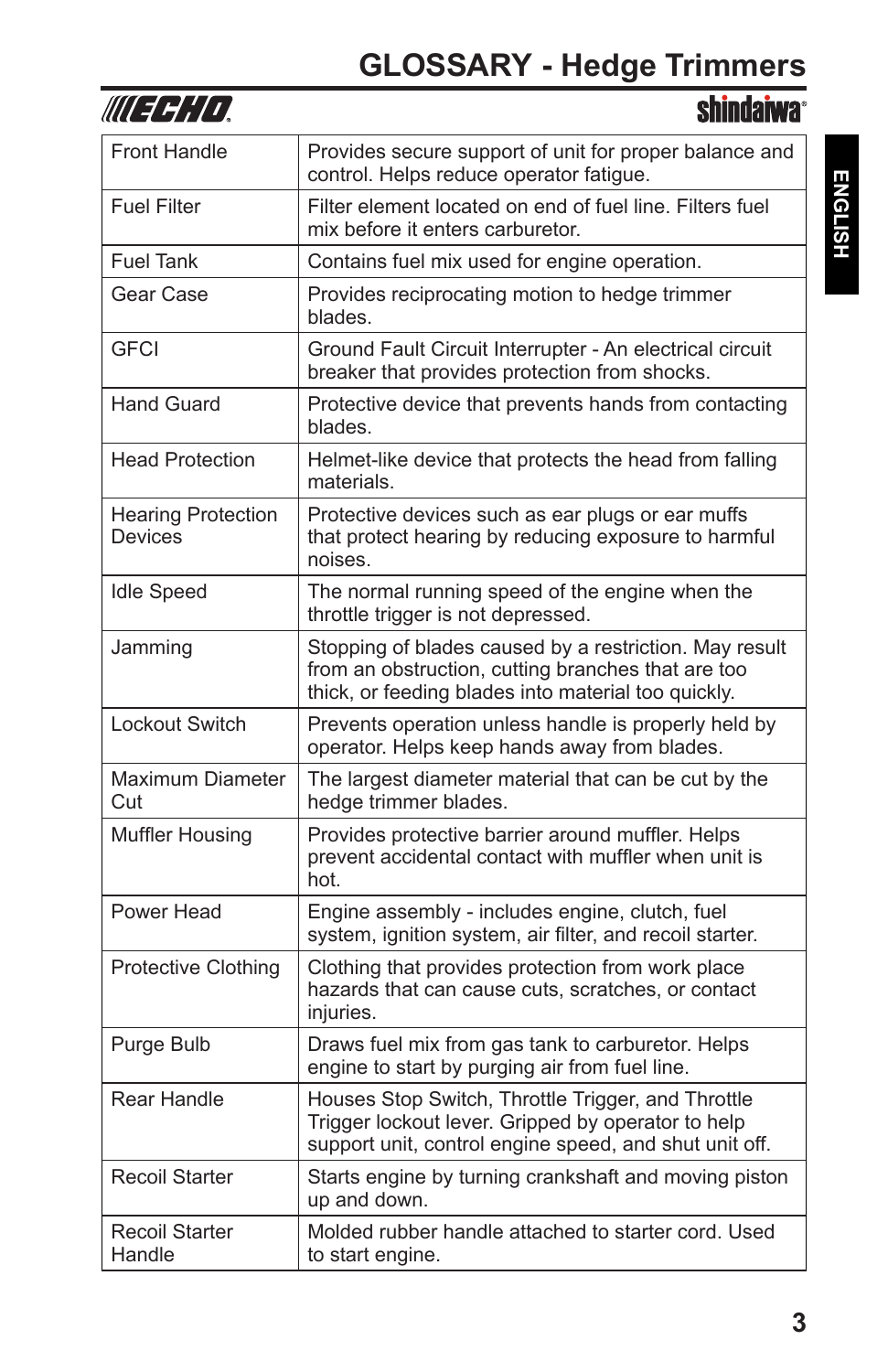# **GLOSSARY - Hedge Trimmers**

| UU 3 3 1 1 1 1                           | <b>shindaiwa</b> ®                                                                                                                                                            |
|------------------------------------------|-------------------------------------------------------------------------------------------------------------------------------------------------------------------------------|
| <b>Safety Glasses</b>                    | Eye protection devices that are worn like glasses.                                                                                                                            |
| <b>Safety Goggles</b>                    | Eye protection devices that fit flush against the face<br>and cover the complete eye and socket.                                                                              |
| Single<br>Reciprocating<br><b>Blade</b>  | A hedge trimmer with one fixed blade and one blade<br>that moves back and forth over the fixed blade.                                                                         |
| Single-sided blade                       | Hedge trimmer blade that has cutting teeth on one<br>side of blade assembly. Cuts in one direction only.                                                                      |
| <b>Spark Arrestor</b><br>Muffler         | Muffler with spark arrestor screen that prevents hot.<br>glowing particles of carbon from leaving the muffler.                                                                |
| Spark Plug                               | Provides spark to ignite fuel/air mixture in engine.                                                                                                                          |
| <b>Stalling Engine</b>                   | Using choke lever to provide an overly rich fuel/air<br>mixture that stops engine from running.                                                                               |
| <b>Stop Switch</b>                       | Electrical switch used to start/stop engine. Grounds<br>ignition circuit in Stop position to prevent firing of spark<br>plug.                                                 |
| <b>Throttle Trigger</b>                  | Controls engine speed                                                                                                                                                         |
| <b>Throttle Trigger</b><br>Lockout Lever | Prevents the throttle trigger from operating unless<br>lockout lever is depressed                                                                                             |
| Wide Open Throttle                       | The highest engine speed attainable when the throttle<br>trigger is held fully depressed.                                                                                     |
| <b>Wire Gauge</b>                        | A term used to describe the wire diameter used in<br>electrical power cords.                                                                                                  |
| Wire Gauge Table                         | Table that shows the minimum wire gauge and<br>maximum cable lengths that can safely handle the<br>current used by an electrical device such as an electric<br>hedge trimmer. |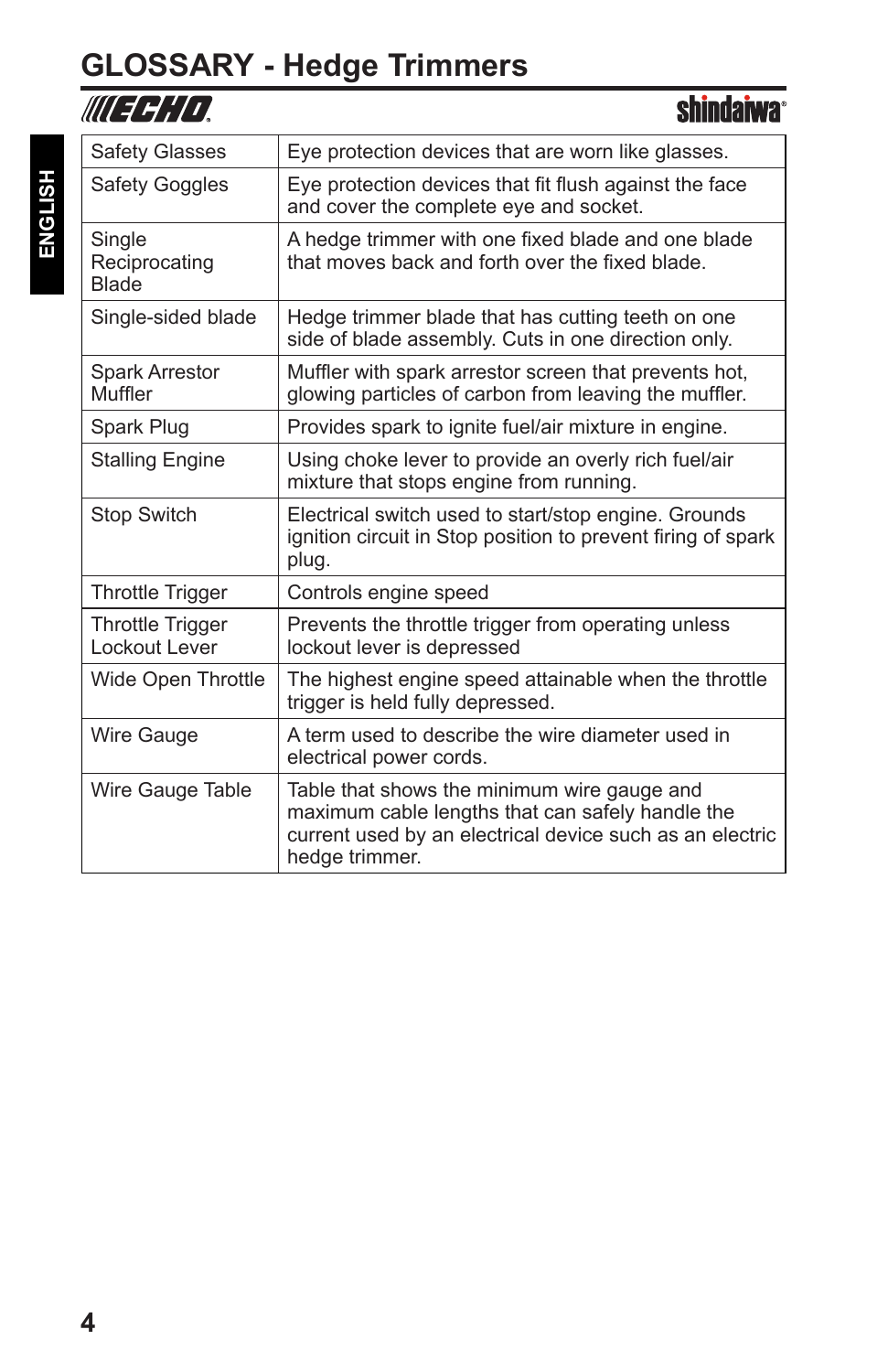

| <b>Término</b>                         | <b>Definición</b>                                                                                                                                                                                                    |
|----------------------------------------|----------------------------------------------------------------------------------------------------------------------------------------------------------------------------------------------------------------------|
| Ampolla de purga                       | Extrae mezcla de combustible del depósito de gasolina<br>al carburador. Ayuda a que el motor arranque purgando<br>el aire de la tubería de combustible.                                                              |
| <b>ANSI Z87.1</b>                      | Norma de seguridad del Instituto de Normas Nacionales<br>de EE.UU. para gafas de seguridad. Las gafas y los<br>anteojos de seguridad que cumplen con los requisitos de<br>esta norma están marcados con este número. |
| Anteojos de<br>seguridad               | Dispositivos de protección de ojos que encajan contra<br>la cara y cubre todo el ojo y la cuenca.                                                                                                                    |
| Atasco                                 | Parada de las hojas causadas por una restricción.<br>Puede deberse a una obstrucción, corte de ramas<br>demasiado gruesas o el avance de las hojas en el<br>material con demasiada rapidez.                          |
| Bujía                                  | Proporciona la chispa para inflamar la mezcla de<br>combustible y aire de un motor.                                                                                                                                  |
| Cabeza motorizada                      | Conjunto de motor - incluye motor, embrague, sistema<br>de combustible, sistema de encendido, filtro de aire y<br>motor de arrangue de rebobinado.                                                                   |
| Caja de engranajes                     | Proporciona un movimiento alternativo a las hojas del<br>recortadora de cercos.                                                                                                                                      |
| Caja del silenciador                   | Proporciona una barrera protectora alrededor del<br>silenciador. Impide el contacto por accidente con el<br>silenciador cuando la unidad está caliente.                                                              |
| Calado del motor                       | Uso de la palanca del estrangulador para proporcionar<br>una mezcla demasiado rica de combustible y aire que<br>impida la marcha del motor.                                                                          |
| Calibre de cables                      | Término usado para describir el diámetro de los<br>cables usados en cordones eléctricos.                                                                                                                             |
| Carburador                             | Mezcla el combustible y el aire juntos de modo que la<br>combustión tenga lugar en un motor.                                                                                                                         |
| Corte de máximo<br>diámetro            | El material de máximo diámetro que puede cortarse<br>con las hojas del recortadora de cercos.                                                                                                                        |
| Cubierta de las<br>hojas               | Cubierta protectora de plástico usada para impedir<br>el contacto por accidente con las hojas. Se usa para<br>llevar, transportar o guardar recortadora de cercos.                                                   |
| Depósito de<br>combustible             | Contiene la mezcla de combustible usada para la<br>operación del motor.                                                                                                                                              |
| Dispositivos de<br>protección de oídos | Dispositivos protectores como tapones para los oídos<br>u orejeras que protegen los oídos reduciendo la<br>exposición a los ruidos dañinos.                                                                          |
| Embrague                               | Dispositivo que transmite el movimiento giratorio del<br>cigüeñal al conjunto de caja de engranajes.                                                                                                                 |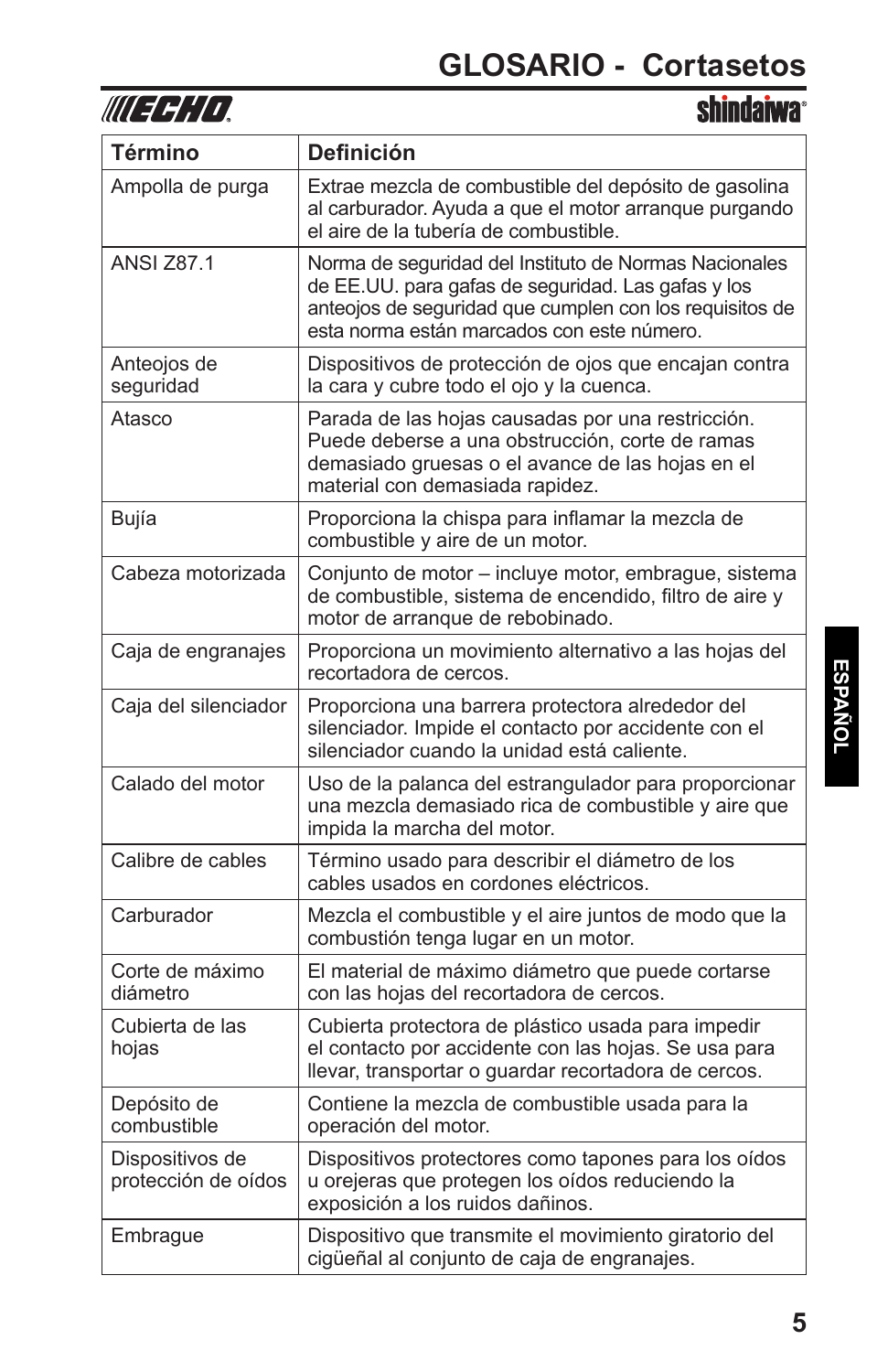## **GLOSARIO - Cortasetos**

| WU 7711 L                                                        | əliliyalma                                                                                                                                                                                                           |
|------------------------------------------------------------------|----------------------------------------------------------------------------------------------------------------------------------------------------------------------------------------------------------------------|
| Empuñadura de<br>motor de arranque<br>de rebobinado              | Empuñadura de goma moldeada sujeta al cordón del<br>motor de arranque. Se usa para arrancar el motor.                                                                                                                |
| Empuñadura<br>delantera                                          | Proporciona un soporte seguro de la unidad para<br>lograr un equilibrio y un control apropiados. Permite<br>reducir la fatiga del operador.                                                                          |
| Empuñadura<br>trasera                                            | Contiene el interruptor de parada, gatillo del regulador<br>y palanca de bloqueo del gatillo del regulador. El<br>operador la agarra para sujetar la unidad, controlar la<br>velocidad del motor y apagar la unidad. |
| Filtro de aire                                                   | Filtra el aire usado por el motor para la combustión.<br>Impide la entrada de polvo y suciedad en el motor<br>para prolongar la vida útil del motor.                                                                 |
| Filtro de<br>combustible                                         | Elemento de combustible ubicado en el extremo<br>de la tubería de combustible. Filtra la mezcla de<br>combustible antes de entrar en el carburador.                                                                  |
| Gafas de seguridad                                               | Dispositivos de protección de los ojos que se llevan<br>puestos como si fueran gafas.                                                                                                                                |
| Gatillo del regulador                                            | Controla la velocidad del motor                                                                                                                                                                                      |
| Hoja alternativa<br>doble                                        | Recortadora de cercos con dos hojas que se mueven<br>una sobre la otra con un movimiento de vaivén.                                                                                                                  |
| Hoja alternativa<br>individual                                   | Recortadora de cercos con hoja fija y otra hoja con<br>movimiento de vaivén sobre la hoja fija.                                                                                                                      |
| Hoja de doble filo                                               | Hoja de recortadora de cercos que tiene dientes de<br>corte en ambos lado del conjunto de hoja. Permite la<br>acción de corte en dos sentidos.                                                                       |
| Hoja de un solo filo                                             | Hoja de recortadora de cercos que tiene dientes de corte<br>en un lado del conjunto de hoja. Corta sólo en un sentido.                                                                                               |
| Hojas                                                            | Dispositivos de corte dentados usados para cortar<br>arbustos, matorrales y otras clases de vegetación.                                                                                                              |
| Interruptor de<br>bloqueo                                        | Impide la operación a menos que la empuñadura esté<br>bien sujeta por el operador. Ayuda a mantener las<br>manos alejadas de las hojas.                                                                              |
| Interruptor de<br>parada                                         | Interruptor eléctrico usado para arrancar/parar el motor.<br>Conecta a tierra el circuito de inflamación en la posición<br>de parada para impedir el encendido de la bujía.                                          |
| Interruptor de<br>pérdidas de corriente<br>accidentales a tierra | Disyuntor eléctrico que protege contra las descargas<br>eléctricas.                                                                                                                                                  |
| Mascarilla                                                       | Dispositivo de protección que se lleva sobre la boca y<br>la nariz. Protege contra la inhalación de serrín u otras<br>partículas pequeñas.                                                                           |
| Motor de arranque<br>de rebobinado                               | Arranca el motor girando el cigüeñal y moviendo el<br>pistón de arriba a abajo.                                                                                                                                      |

chindonuo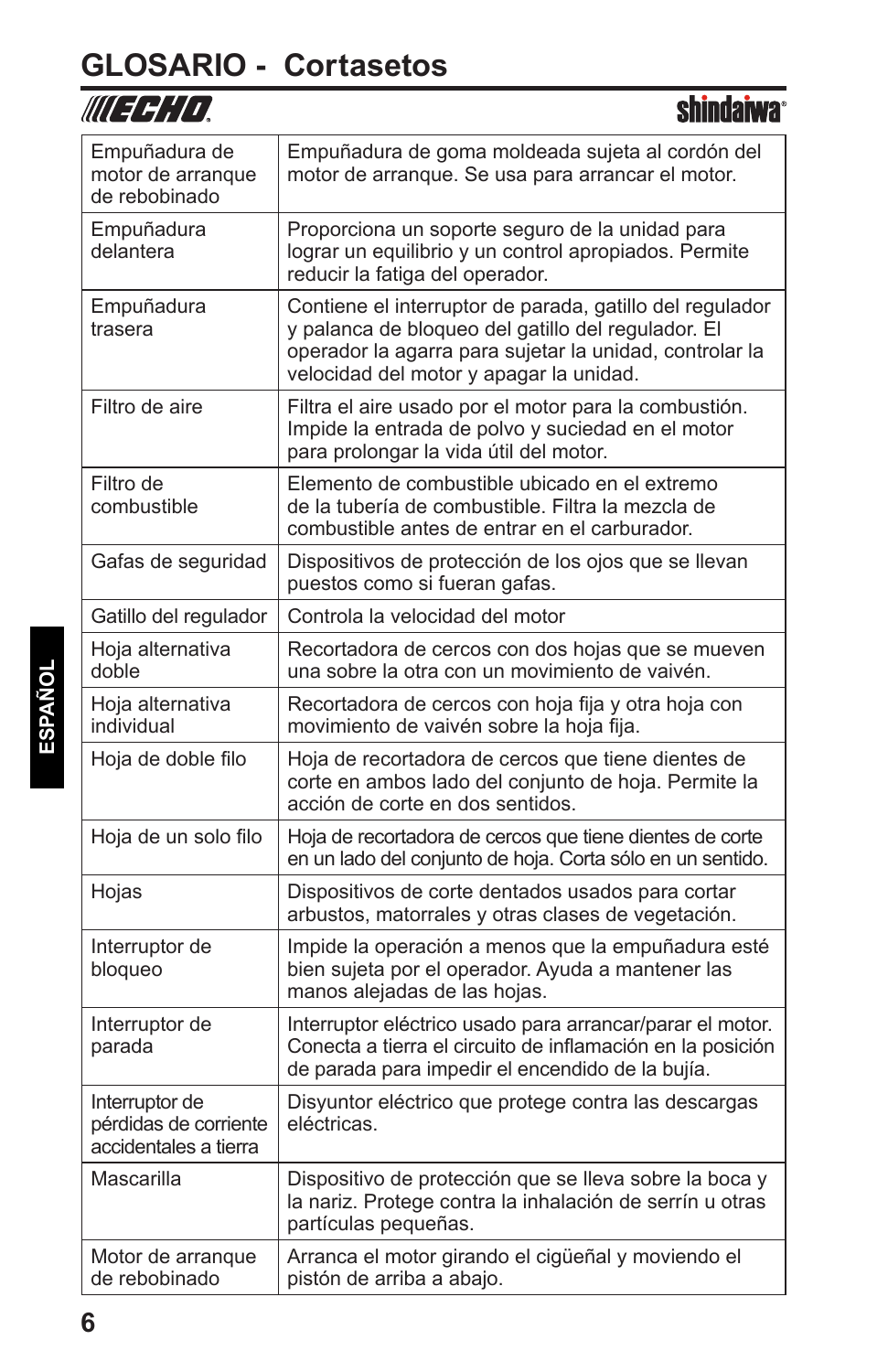chindoiwo

|                                                    | SIIIIWAIWA                                                                                                                                                                                                                                                                            |
|----------------------------------------------------|---------------------------------------------------------------------------------------------------------------------------------------------------------------------------------------------------------------------------------------------------------------------------------------|
| Palanca de bloqueo<br>del gatillo del<br>regulador | Impide el funcionamiento del gatillo del regulador a<br>menos que se oprima la palanca de bloqueo                                                                                                                                                                                     |
| Palanca de control<br>del estrangulador            | Controla los ajustes abierto/cerrado del estrangulador.<br>Se usa para arrancar/hacer funcionar el motor.<br>También se usa para paradas de emergencia.                                                                                                                               |
| Paso de la hoja                                    | La distancia entre dientes de la hoja.                                                                                                                                                                                                                                                |
| Procedimiento<br>de parada de<br>emergencia        | Procedimiento usado para calar el motor si funciona<br>mal el interruptor del motor y la unidad no se para<br>cuando el interruptor se pone en la posición de parada.<br>Mueva la palanca del estrangulador a la posición de<br>arranque en frío (estrangulador) para calar el motor. |
| Protección de la<br>cabeza                         | Dispositivo similar a un casco que protege la cabeza<br>contra la caída de materiales.                                                                                                                                                                                                |
| Protección de los<br>pies                          | Calzado de servicio pesado que protege los pies<br>contra las lesiones.                                                                                                                                                                                                               |
| Protector de hoja                                  | Dispositivo usado para impedir la entrada de materiales<br>indebidos o de tamaño grueso en los dientes de la hoja.                                                                                                                                                                    |
| Protector de la cara                               | Dispositivo protector que se lleva sobre las gafas o<br>anteojos de seguridad para proteger la cara contra la<br>proyección de partículas.                                                                                                                                            |
| Protector de manos                                 | Dispositivo protector que impide que las manos se<br>pongan en contacto con las hojas.                                                                                                                                                                                                |
| Regulador<br>completamente<br>abierto              | La máxima velocidad del motor alcanzable cuando se<br>oprime completamente el gatillo del regulador.                                                                                                                                                                                  |
| Ropa protectora                                    | Ropa que protege contra los peligros del lugar<br>de trabajo que pueden causar cortes, arañazos o<br>lesiones por contacto.                                                                                                                                                           |
| Silenciador<br>apagachispas                        | Silenciador con rejilla de apagachispas que impide<br>que salgan del silenciador partículas incandescentes<br>de carbón.                                                                                                                                                              |
| Silenciador catalítico                             | Reduce el ruido y las emisiones.                                                                                                                                                                                                                                                      |
| Sistema<br>antivibratorio                          | Diseño que reduce al mínimo las vibraciones producidas<br>durante la operación. Las menores vibraciones reducen<br>la fatiga del operador y el riesgo de lesiones.                                                                                                                    |
| Tabla de calibres<br>de cables                     | Tabla que muestra el calibre de cable mínimo y<br>las longitudes máximas de los cables que pueden<br>transportar con seguridad la corriente usada por un<br>dispositivo eléctrico como un recortadora de cercos.                                                                      |
| Velocidad de<br>embrague                           | La velocidad del motor en rpm a la que se conecta el<br>embrague y transmite potencia a la caja de engranajes.                                                                                                                                                                        |
| Velocidad de ralentí                               | La velocidad de funcionamiento normal del motor cuando<br>no se oprime el gatillo del regulador.                                                                                                                                                                                      |

**IIIEEEEE**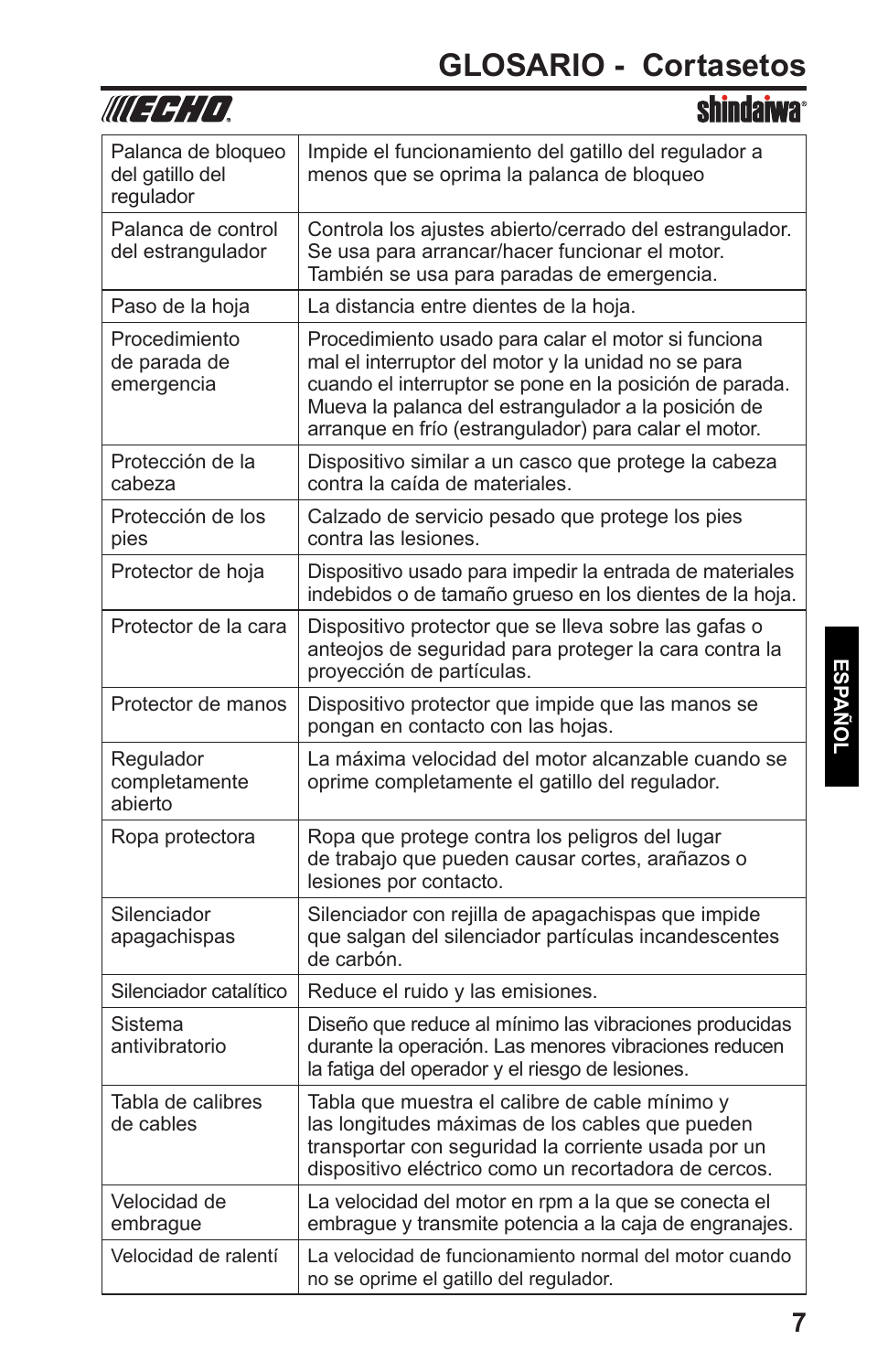#### **GLOSSAIRE - Taille-haies**

### WIEGHD.

| <b>Terme</b>                                    | <b>Définition</b>                                                                                                                                                                              |
|-------------------------------------------------|------------------------------------------------------------------------------------------------------------------------------------------------------------------------------------------------|
| <b>ANSI Z87.1</b>                               | Norme de sécurité de l'American National Standards<br>Institute pour les lunettes de sécurité. Les lunettes de<br>sécurité conformes à cette norme portent ce numéro.                          |
| Bloc moteur                                     | Ensemble moteur comprenant le moteur, l'embrayage, le<br>circuit de carburant, le système d'allumage, le filtre à air et<br>le lanceur à rappel automatique.                                   |
| Blocage                                         | Arrêt des lames causé par un obstacle. Peut être dû à un<br>objet coincé, à des branches trop épaisses ou à une avance<br>trop rapide des lames vers les matériaux à tailler.                  |
| Boîtier de<br>silencieux                        | Protection entourant le silencieux. Aide à éviter le contact<br>accidentel avec le silencieux lorsque l'outil est chaud.                                                                       |
| Boîtier de<br>transmission                      | Transmet le mouvement de va-et-vient aux lames du taille-<br>haies.                                                                                                                            |
| <b>Bougie</b>                                   | Fournit l'étincelle d'allumage du mélange carburant/air dans<br>le moteur.                                                                                                                     |
| Calage du<br>moteur                             | Utilisation du levier de volet de départ pour fournir un mélange<br>carburant/air trop riche qui arrête la rotation du moteur.                                                                 |
| Calibre de fil                                  | Terme utilisé pour désigner le diamètre des fils électriques<br>du cordon d'alimentation.                                                                                                      |
| Carburateur                                     | Mélange le carburant et l'air pour permettre la combustion<br>dans le moteur.                                                                                                                  |
| Chaussures de<br>sécurité                       | Chaussures robustes protégeant les pieds contre les<br>blessures.                                                                                                                              |
| Commutateur<br>d'arrêt                          | Commutateur électrique utilisé pour le démarrage et l'arrêt du<br>moteur. Arrête le moteur en mettant le circuit d'allumage à la<br>masse afin d'empêcher l'émission de l'étincelle de bougie. |
| Commutateur<br>de verrouillage                  | Interdit le fonctionnement lorsque la poignée n'est pas<br>correctement tenue par l'utilisateur. Aide à garder les mains<br>à l'écart des lames.                                               |
| Couvre-lames                                    | Fourreau protecteur en plastique utilisé pour prévenir le<br>contact accidentel avec les lames. Utilisé pour déplacer,<br>transporter ou entreposer les taille-haies.                          |
| Diamètre de<br>coupe maximal                    | Diamètre des plus gros matériaux que peuvent couper les<br>lames du taille-haies.                                                                                                              |
| <b>Disjoncteur</b><br>différentiel              | Disjoncteur de circuit électrique assurant la protection<br>contre les chocs électriques.                                                                                                      |
| <b>Dispositifs</b><br>de protection<br>auditive | Dispositifs protecteurs, tels que des bouchons d'oreilles<br>ou des cache-oreilles, protégeant l'ouïe en atténuant les<br>niveaux de bruit dangereux.                                          |
| Double lame<br>alternative                      | Taille-haies à deux lames se déplaçant l'une sur l'autre<br>suivant un mouvement de va-et-vient.                                                                                               |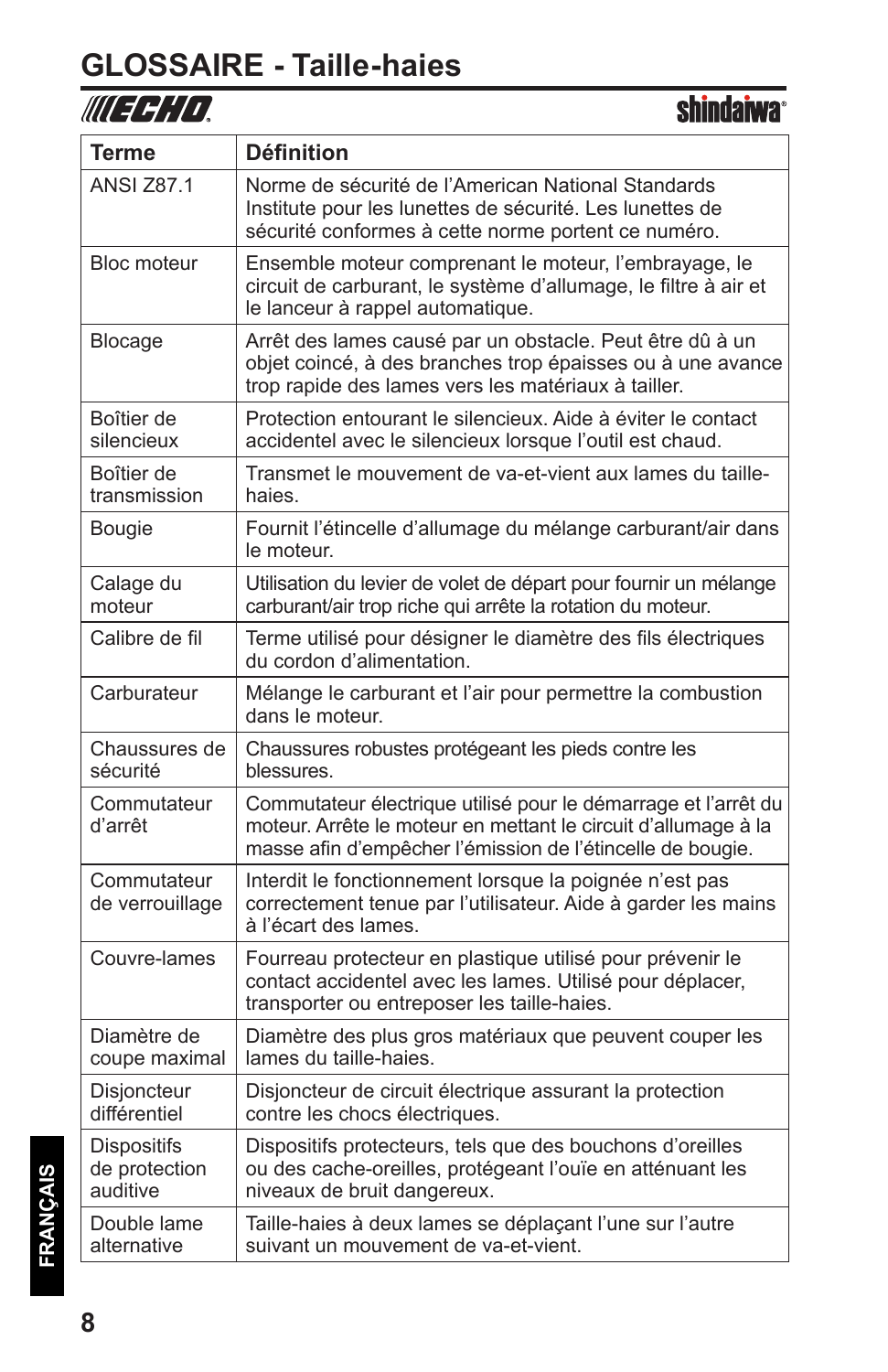### **GLOSSAIRE - Taille-haies**

| WUEFH'LD,                                                  | <b>shindaiwa</b>                                                                                                                                                                                                              |
|------------------------------------------------------------|-------------------------------------------------------------------------------------------------------------------------------------------------------------------------------------------------------------------------------|
| Embrayage                                                  | Dispositif qui transmet le mouvement de rotation du<br>vilebrequin au boîtier de transmission.                                                                                                                                |
| Filtre à air                                               | Filtre à air utilisé par le moteur pour la combustion.<br>Empêche la terre et la poussière de pénétrer dans le moteur<br>et aide ainsi à prolonger sa durée de vie.                                                           |
| Masque facial                                              | Dispositif protecteur porté par-dessus les lunettes de sécurité<br>pour offrir une protection contre les projections de débris.                                                                                               |
| Filtre à<br>carburant                                      | Élément filtrant placé à l'extrémité de la conduite de carburant.<br>Filtre le carburant avant son entrée dans le carburateur.                                                                                                |
| Gâchette<br>d'accélérateur                                 | Contrôle la vitesse du moteur.                                                                                                                                                                                                |
| Lame double<br>tranchant                                   | Lame de taille-haies pourvue de dents des deux côtés. Permet<br>d'effectuer le mouvement de taille dans les deux sens.                                                                                                        |
| Lame simple<br>tranchant                                   | Lame de taille-haies pourvue de dents d'un seul côté. Permet<br>d'effectuer le mouvement de taille dans un seul sens.                                                                                                         |
| Lames                                                      | Dispositif de coupe à dents servant à couper les arbustes,<br>buissons et autre végétation.                                                                                                                                   |
| Lanceur<br>à rappel<br>automatique                         | Lance le moteur en faisant tourner le vilebrequin et en<br>donnant un mouvement de va-et-vient au piston.                                                                                                                     |
| Levier de<br>verrouillage<br>de gâchette<br>d'accélérateur | La gâchette d'accélérateur ne peut pas être actionnée tant<br>que le levier de verrouillage n'est pas enfoncé.                                                                                                                |
| Levier de volet<br>de départ                               | Commande la position ouverte/fermée du volet de départ.<br>Utilisé pour le démarrage et le fonctionnement du moteur.<br>Également utilisé pour les arrêts d'urgence.                                                          |
| Lunettes de<br>sécurité                                    | Dispositif de protection oculaire porté comme des lunettes.                                                                                                                                                                   |
| Lunettes de<br>sécurité à<br>coques                        | Dispositif de protection oculaire s'ajustant contre le visage<br>et couvrant entièrement les yeux et leurs orbites.                                                                                                           |
| Masque<br>antipoussière                                    | Dispositif protecteur porté sur la bouche et le nez. Empêche<br>de respirer de la sciure ou d'autres particules fines.                                                                                                        |
| Masque facial                                              | Dispositif protecteur porté par-dessus les lunettes de sécurité<br>pour offrir une protection contre les projections de débris.                                                                                               |
| Pas de lame                                                | Distance entre deux dents d'une lame.                                                                                                                                                                                         |
| Plein régime                                               | Vitesse de rotation maximale que peut atteindre le moteur<br>lorsque la gâchette d'accélérateur est enfoncée au maximum.                                                                                                      |
| Poignée arrière                                            | Comprend le commutateur d'arrêt, la gâchette<br>d'accélérateur et le levier de verrouillage de gâchette<br>d'accélérateur. Tenue par l'utilisateur pour porter l'outil,<br>contrôler la vitesse du moteur et arrêter l'outil. |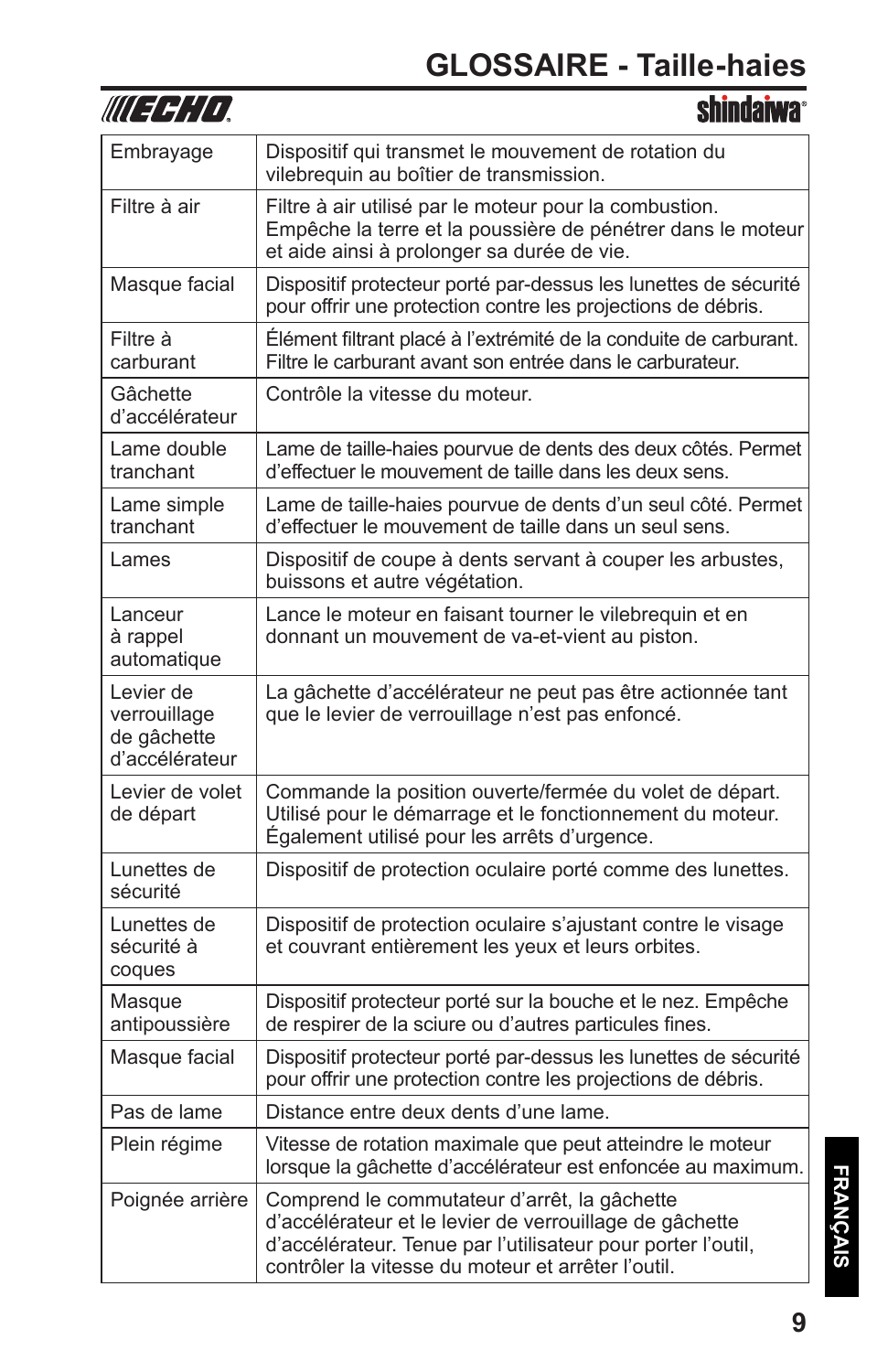#### **GLOSSAIRE - Taille-haies**

#### WIEGHD.

| Poignée avant                                 | Permet de tenir l'outil de façon sure en offrant un bon<br>équilibre et une bonne maîtrise. Aide à réduire la fatique de<br>l'utilisateur.                                                                                                                                                                         |
|-----------------------------------------------|--------------------------------------------------------------------------------------------------------------------------------------------------------------------------------------------------------------------------------------------------------------------------------------------------------------------|
| Poignée du<br>lanceur à rappel<br>automatique | Poignée en caoutchouc moulé attachée au cordon lanceur.<br>Utilisée pour le démarrage du moteur.                                                                                                                                                                                                                   |
| Poire<br>d'amorçage                           | Aspire le mélange de carburant du réservoir vers le<br>carburateur. Facilite le démarrage du moteur en purgeant l'air<br>du circuit de carburant.                                                                                                                                                                  |
| Procédure<br>d'arrêt<br>d'urgence             | Procédure utilisée pour faire caler le moteur en cas de<br>mauvais fonctionnement du commutateur d'arrêt et lorsque<br>l'outil refuse de s'arrêter alors que le commutateur et en<br>position d'arrêt. Mettre le levier du volet de départ en position<br>de démarrage à froid (fermé) pour faire caler le moteur. |
| Protecteur de<br>lames                        | Dispositif utilisé pour empêcher l'entrée des matériaux<br>inappropriés ou trop gros entre les dents des lames.                                                                                                                                                                                                    |
| Protection de<br>la tête                      | Genre de casque protégeant la tête contre les chutes de<br>matériaux.                                                                                                                                                                                                                                              |
| Protège-main                                  | Dispositif protecteur empêchant le contact de la main avec<br>les lames.                                                                                                                                                                                                                                           |
| Régime de<br>ralenti                          | Vitesse de rotation normale du moteur lorsque la gâchette<br>d'accélérateur est au repos.                                                                                                                                                                                                                          |
| Réservoir de<br>carburant                     | Contient le mélange de carburant utilisé pour le<br>fonctionnement du moteur.                                                                                                                                                                                                                                      |
| Silencieux<br>catalytique                     | Réduit le bruit et les émissions.                                                                                                                                                                                                                                                                                  |
| Silencieux pare-<br>étincelles                | Le silencieux avec pare-étincelles empêche les particules<br>incandescentes de carbone de sortir de l'échappement.                                                                                                                                                                                                 |
| Simple lame<br>alternative                    | Taille-haies à une lame fixe et une lame mobile se déplaçant<br>sur la lame fixe suivant un mouvement de va-et-vient.                                                                                                                                                                                              |
| Système<br>antivibratoire                     | Dispositif d'amortissement des vibrations créées lors du<br>fonctionnement. La limitation des vibrations aide à réduire la<br>fatigue de l'utilisateur et le risque de blessure.                                                                                                                                   |
| Tableau des<br>calibres de fils               | Tableau indiguant le calibre minimal de fil et les longueurs<br>maximales de câbles pouvant être utilisées sans danger<br>pour fournir le courant nécessaire à un appareil électrique tel<br>qu'un taille-haies électrique.                                                                                        |
| Vêtements<br>protecteurs                      | Vêtements assurant la protection contre les dangers du lieu<br>de travail qui pourraient causer des coupures, des griffures<br>ou d'autres blessures par contact.                                                                                                                                                  |
| Vitesse<br>d'engagement<br>de l'embrayage     | Vitesse du moteur en tours par minutes à laquelle<br>l'embrayage s'engage et transmet la puissance au boîtier de<br>transmission.                                                                                                                                                                                  |